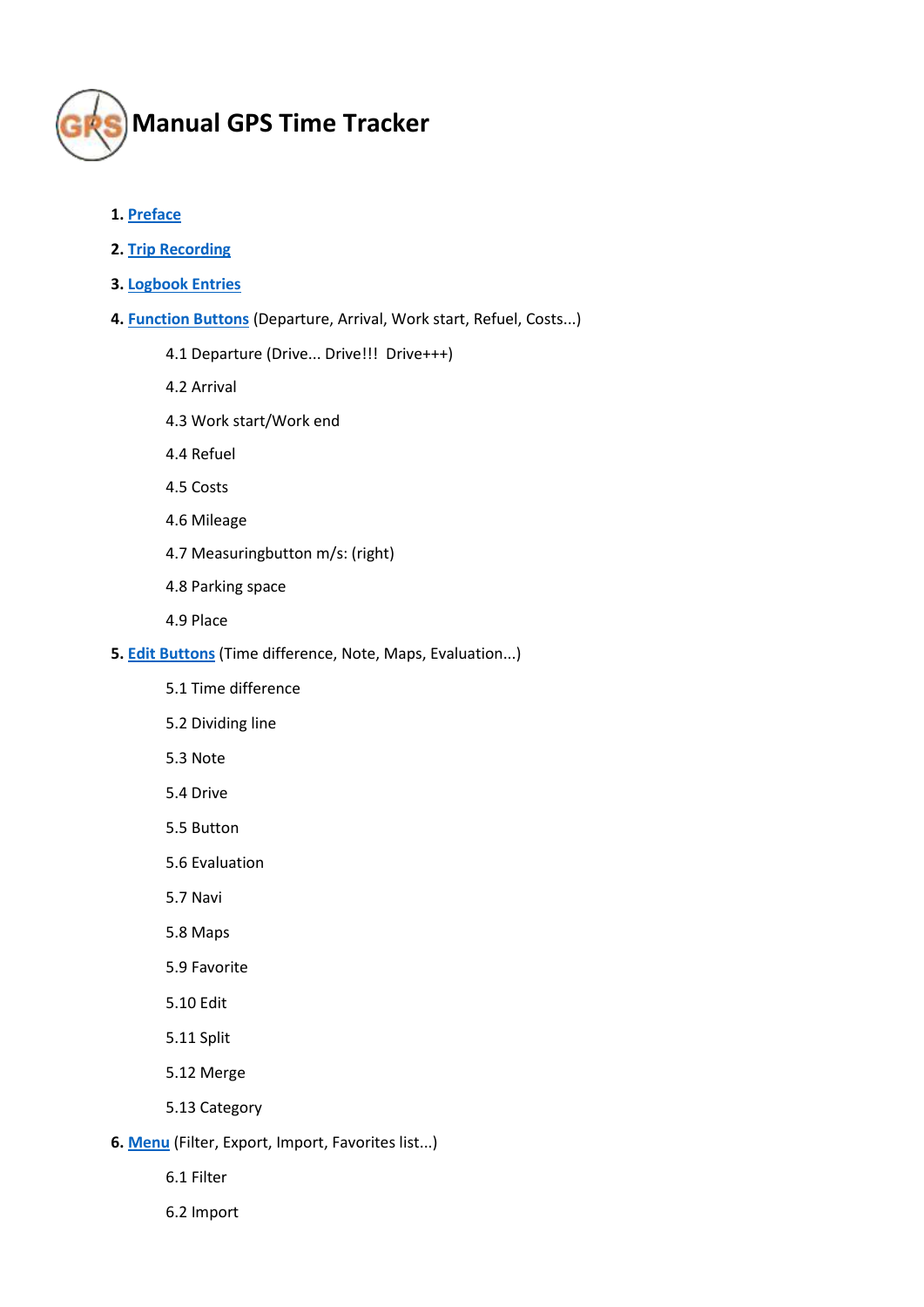6.3 Export

- 6.4 Delete list
- 6.5 Favorites List
- 6.6 Rate App
- 6.7 Help & Tips
- 6.8 Settings
- 6.9 Beta tester
- 6.10 Exit App

### **7[. Settings](#page-12-0)**

- 7.1 Driver
- 7.2 Change-proof logbook
- 7.3 Mileage
- 7.4 Power Saving mode
- 7.5 Function buttons
- 7.6 Category
- 7.7 Background Color
- 7.8 Control tone
- 7.9 Record tracks -- 100m
- $7.10$  Show $\frac{1}{10}$  $\frac{1}{20}$  $\frac{1}{60}$
- 7.11 Arrival 2Min delayed: (Delayed arrival detection)
- 7.11+ Manual trip recording/Arrival
- 7.12 Symbol: Movement detection..
- 7.13 AutoSync PDF/CSV
- 7.14 Bluetooth
- 7.15 App on/off timer
- 7.16 Show all messages boxes again
- 7.17 Address resolution with HTTP
- 7.18 GFL/GPS:
- 7.19 Other settings (language, currency...)

### **8[. Error](#page-15-0)**

- 8.1 Log.txt/Error log
- 8.2 No recording: App-Power saving mode / App optimization

### **9[. FAQ](#page-16-0)**

**10. [Advantages of the Pro-Version](#page-18-0)**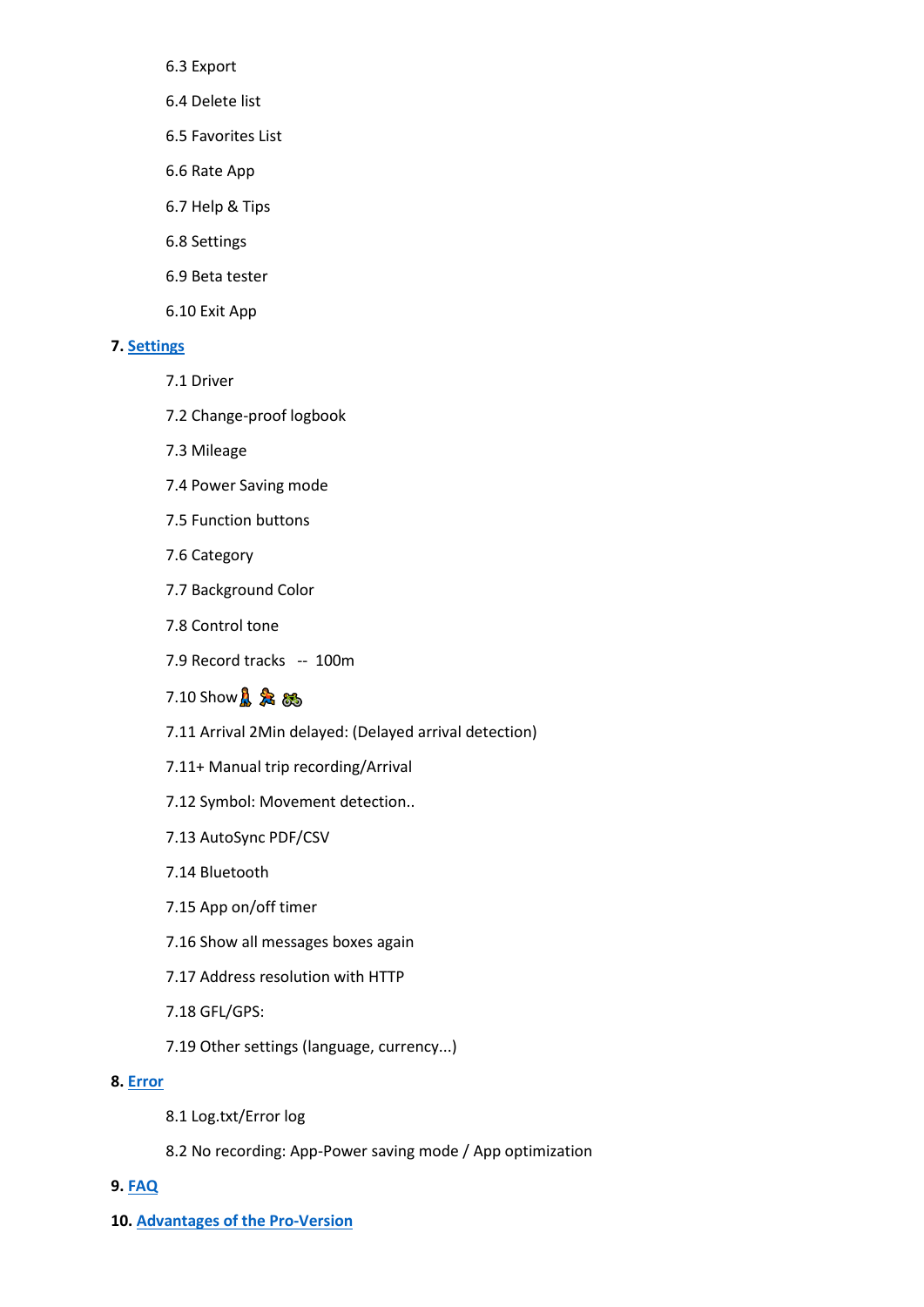# <span id="page-2-0"></span>**1. Preface**

Logbook GPS-Time-Tracker runs automatically in the background and records all trips. You can start the app shortly before starting to check if the GPS logo is light green. GPS-Time-Tracker saves the trips only local on the smartphone. So I recommend to save the folder GPSZeiterfassung or sync with the Pro-Version to a PC. [AutoSync. pdf](http://www.gpszeiterfassung.de/app/download/1301478/AutoSyncEngl.pdf)



Green = GPS OK, Dark green = GPS inaccurate, Grey = no GPS location



The red number on the app icon shows the accuracy of the GPS signal (Galaxy S8/9 Android 8+) GPS accuracy in m:

1 = No GPS in power saving mode (WLAN/still/Bluetooth)

999 = No GPS, GPS too inaccurate or location update older than 1 minute.

17 = GPS accuracy e.g. 17m

# <span id="page-2-1"></span>**2. Trip Recording**



Departure and Arrival are automatically recognized and entered in the logbook.

You can also press the Departure and Arrival button manually.

If you press long on Departure, you can enter the reason for the trip as a voice memo. GPS -Time-Tracker automatically detects whether you are walking, cycling or driving.

The background service of GPS-Time-Tracker continues to run in the background, even after pressing the Home- or Off-Button on the smartphone. Low battery consumption because the GPS only switches on briefly once a minute, checks the location and then switches it off again.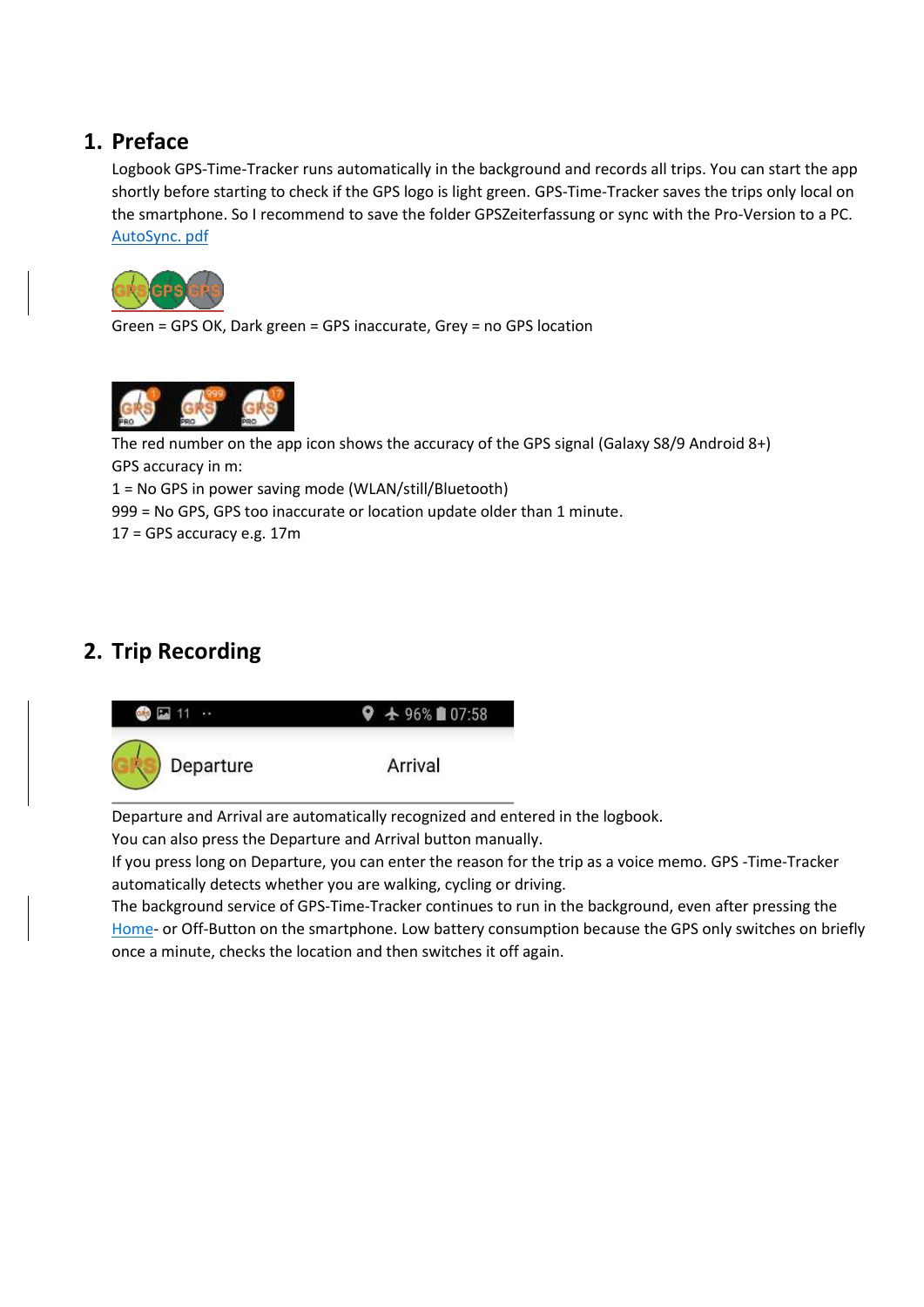### <span id="page-3-0"></span>**3. Logbook-Entries**

18.03.2018-07:57 - Arrival! 0.1km Sternstraße 3, 83109 Großkarolinenfeld, Germany 086962

16:59 Home! 1.6km Sternstraße 5 83109 Großk. 08

TU 12.12.2017

10:16 -Departure! Sternstraße 5, 83109 Großk., Gerr 10:20 Arrival! 1.9km Max-Josef-Straße 23B, 83109 = 26min. (Total: 32min. 3.7km)

10:46 -Departure! Max-Josef-Straße 23B, 83109 Gro 10:48 Arrival! 1.8km Sternstraße 5, 83109 Großk., 0

15:26 Beparture? Sternstraße 5, 83109 Großk., Ger 15:30 Arrival? 4.3km Linden 4, 83109 Großk., Germ Note: 15:30 Customer PC (51min.)

16:21 Departure! Linden 4, 83109 Großk., Germa

16:26 Arrival! 4.7km & Pfälzerstraße 41, 83109 Gro

17:03 Departure! Lat47.89616 Lon12.084718 0869 17:04 Arrival! 0.5km Lat47.896678 Lon12.086181

✎ = Entry added or edited afterwards. (Press the text to the left of the red X.)

**Departure?** Multiple times no GPS location update or distance to arrival point > 1000m

**Arrival?** If no GPS signals were detected for 2 minutes

**Category:** Driving by car = category blue (Business) , go and ride a bike = yellow

The trips can subsequently be assigned to a category.

Blue = Business, red = private, yellow = other, pink = to work, purple = go home, green = Others2 The name category can be changed in the settings.

**Dividing line:** For a better overview of the trips, you can press the button to insert a Dividing line. **Time difference:** (= 11Min. (Total 2h. 42min. 15.3km)

Insert the time difference + total time difference and total kilometer between two dividing lines.

The time different button itself shows the direct distance between two places.

**Coordinates:** If you press a list entry with GPS coordinates when you are connected to the Internet, the location will be converted to city, street and house number. (Long press on a logbook entry = new conversion) **Mileage 088938:** The mileage is added automatically on arrival or home with the route travelled. The mileage must first be entered under settings and be > 0.

**Note:** Notes can be added to each trip later. Favorite Places will be added as note when approaching **Menu:** Menu-Button bottom right (or swipe left to right)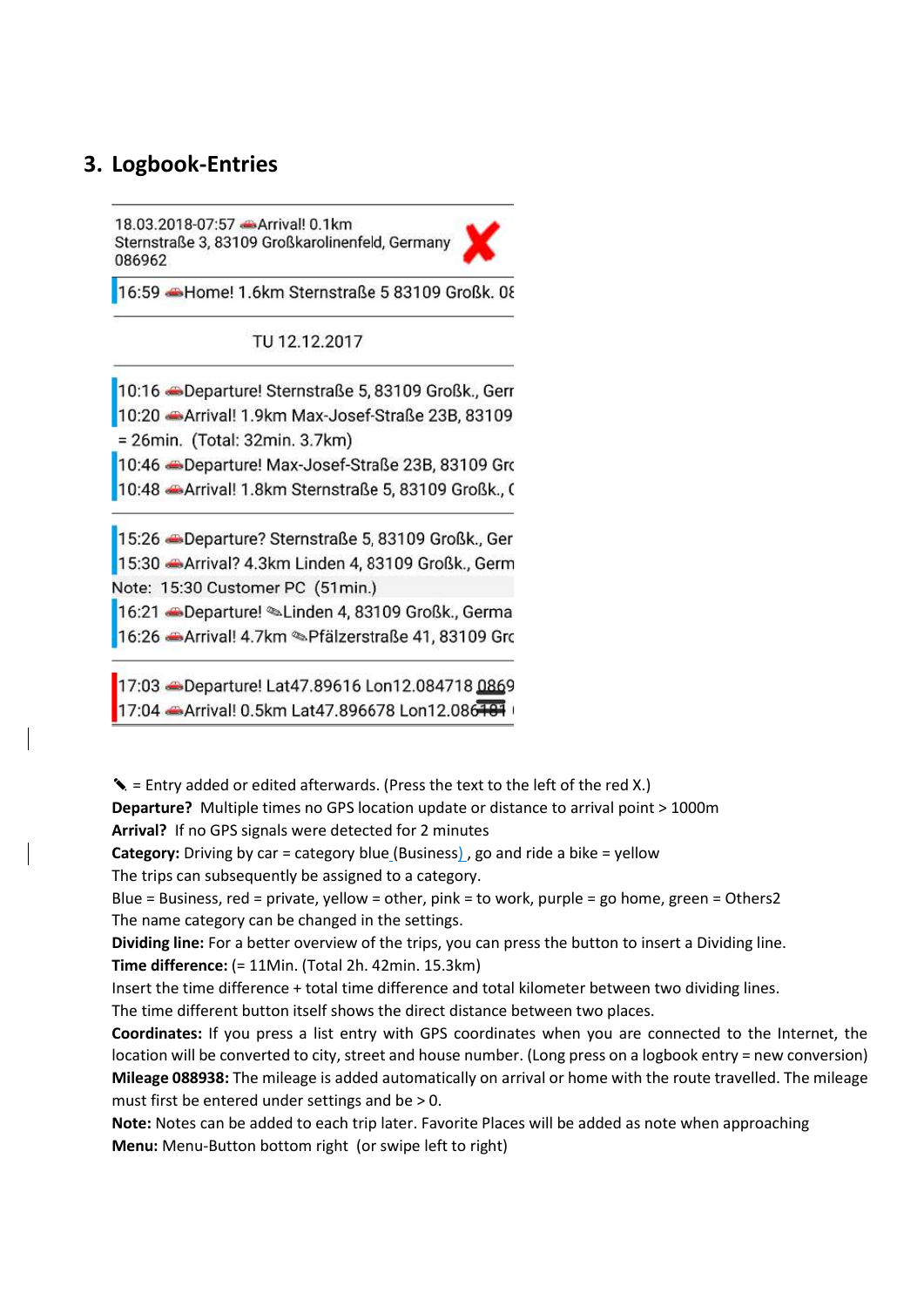# <span id="page-4-0"></span>**4. Function buttons**(Additional function buttons by wiping from top to bottom)

| Departure      | Arrival  | Departure          | Arrival   |
|----------------|----------|--------------------|-----------|
| Work start     | Work end | Work start         | Work end  |
| Refuel<br>- 53 | Costs    | Refuel             | Costs     |
| 086962         | 47m 49s  | 086962             | 47m 42s   |
|                |          | <b>Break start</b> | Break end |
|                |          | Parking space      | Place     |
|                |          | FAV                |           |
|                |          |                    |           |
|                |          |                    |           |

The function buttons can be changed in the settings. Standard function buttons:

### **4.1 Departure (Drive... Drive!!! Drive+++)**

### Drive!!!

Normally, the drive is stopped if a GPS signal is not detected several times, e.g. in the building or in an underground car park. By pressing this button after departure, you can prevent the drive from being stopped when the GPS signal is bad. This function is useful if you are driving by train, for example.

### Drive+++

Automaic departure detection, but the recording is stopped only by pressing on arrival or reaching a favorite.

Press twice on the 'Drive...' button (Drive+++) = 'Manual Arrival' only for the current trip.

**4.2 Arrival:** Pressing on arrival simulates an arrival! and the driving record is stopped

### **4.3 Work start/Work end:**

You can in the settings, label function keys with XXX start and XXX end.

By default, there is Work start/Work end and Break start/Break end.

When press on the evaluation button, press on the button (right) or Export as PDF (Menu – Export – PDF) these times are counted together.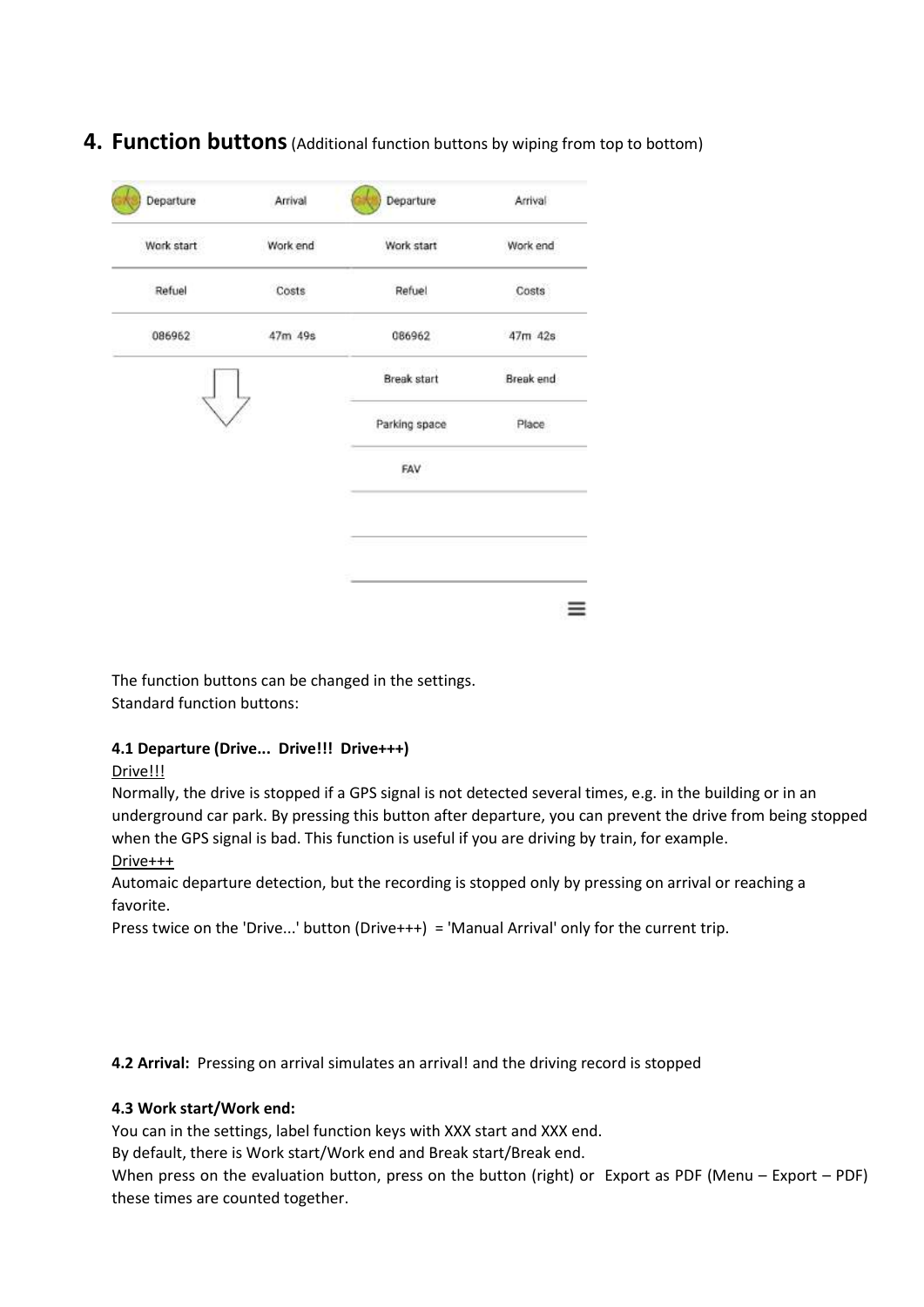| Example1:                                              | Example2:                                                            |
|--------------------------------------------------------|----------------------------------------------------------------------|
| 9:00 Work start                                        | 9:00 Work start                                                      |
| 10:00 Break start                                      | 10:00 Work end                                                       |
| 11:00 Break end                                        | 10:00 Break start                                                    |
| 12:00 Work end                                         | 11:00 Break end                                                      |
|                                                        | 11:00 Work start                                                     |
| <b>Work time = 3hours</b><br><b>Break time = 1hour</b> | 12:00 Work end                                                       |
| Work time $-$ Break $=$ 2 hours                        | <b>Work time <math>= 2</math> hours</b><br><b>Break time = 1hour</b> |

**4.4 Refuel:** Input of liters or KWh and total price or price per liter. Refuel can like all function buttons also be inserted afterwards into the logbook.

**4.5 Costs:** Entry of costs e.g. tires, washing equipment, parking fees. The costs are calculated together with the evaluation or export as PDF.

**4.6 Mileage 012345:** The mileage can be entered via the settings or by using the mileage function key. The mileage will be automatically added on each trip. Other(yellow/green) marked rides are not added to the mileage.

**4.7 Measuringbutton m/s:** (right) This multifunctional button shows the time until the next measurement or the status of the Bluetooth. When driving it shows the measured distance, the current speed and the total distance. Red font = GPS remains on.

When this button is pressed, the evaluation of the current day is displayed and you can enter any text for time recording in the logbook. (Long press = voice input)

**4.8 Parking space:** A logbook entry with the current coordinates and "Parking" as text will be created. You can use it to save the current location of the vehicle.

**4.9 Place:** A logbook entry with the current coordinates and "Place" as text will be created. This allows you to keep the current location as logbook entry.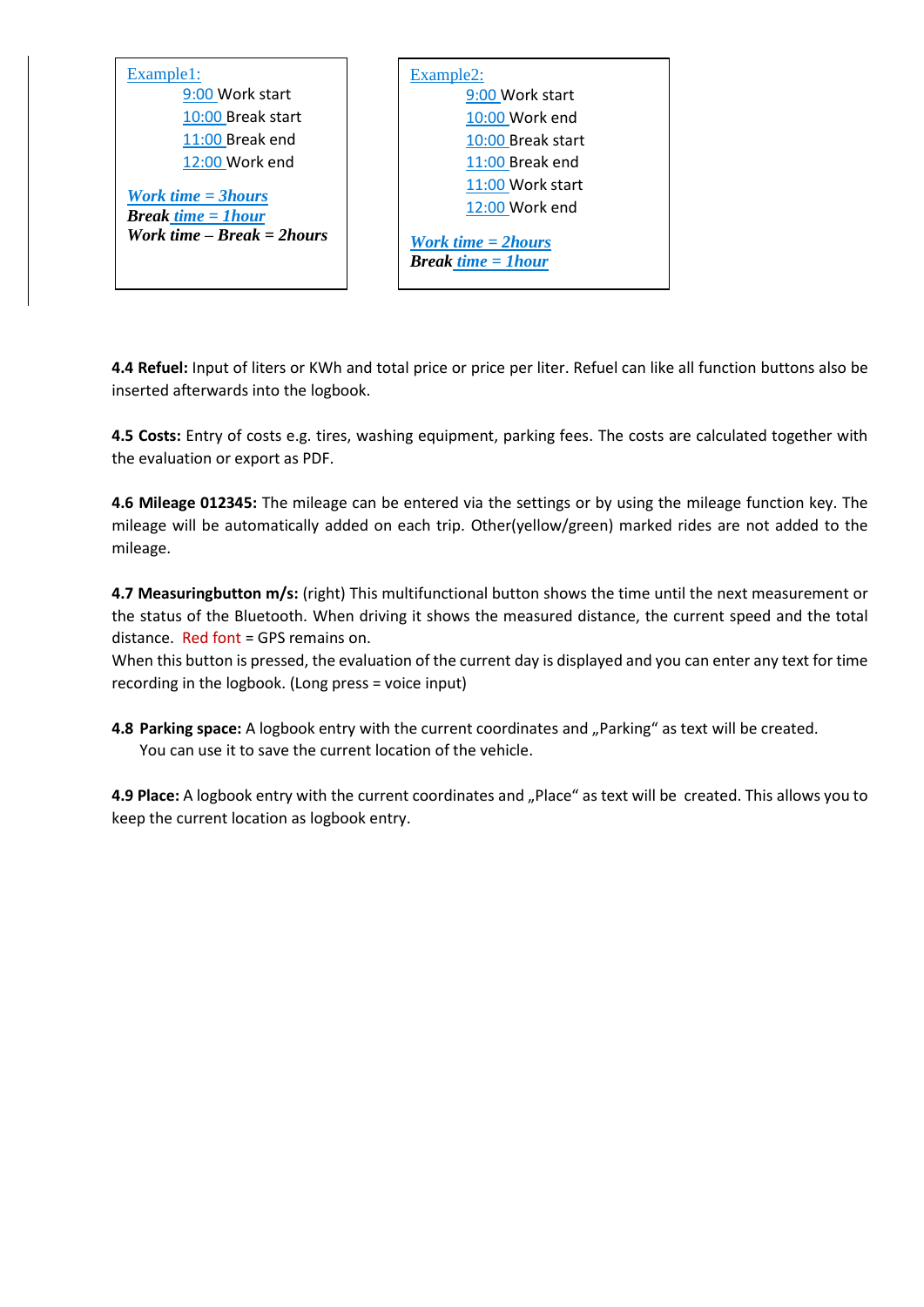<span id="page-6-0"></span>**5. Edit Buttons**(appear when you press on a logbook entry.) Additional editing functions + categories - moving from right to left. Edit logbook entry: Press the text box to the left of the red X

| Time diff.                                | Dividing line                                   | Note     |        | →<br>Drive | x<br><b>Button</b>                                                                 | ≝<br>Evaluation     |
|-------------------------------------------|-------------------------------------------------|----------|--------|------------|------------------------------------------------------------------------------------|---------------------|
| Navi                                      | N<br>Maps                                       | Favorite |        | o,<br>edit | ిన<br>split                                                                        | merge               |
| <b>Business</b>                           | Private                                         | Other    |        | to work    | go home                                                                            | Others <sub>2</sub> |
| 12.12.2017-10:48 Arrival! 1.8km<br>086952 | Sternstraße 5, 83109 Großkarolinenfeld, Germany |          | 086952 |            | 12.12.2017-10:48 Arrival! 1.8km<br>Sternstraße 5, 83109 Großkarolinenfeld, Germany |                     |

**5.1 Time difference:** can be inserted later. Time and km calculation between two dividing lines or the date line. The button yourself shows the distance between two locations (the crow flies).

### **5.2 Dividing line**

For a better overview of the rides, a dividing line can be inserted by pressing the button.

**5.3 Note:** Notes can be inserted later for each trip. Long press on note = Voice input.

**5.4 Drive:** Insert later a new trip. Manually entered drives are marked with '✎'.

**5.5 Button:** You can add a function key later to the logbook, e.g. also refuel or costs. Subsequent inserted function keys are marked with ' $\blacklozenge$ '.

**5.6 Evaluation:** The evaluation of the previously selected day will be displayed. The evaluation can be inserted as a note in the logbook.

Evaluation of the trips also via Menu - Export - PDF (previously select day / month) or evaluation of the trips of the current day: Press the measurement key (right).

| Evaluation: Menü - Export - PDF                                          |        |
|--------------------------------------------------------------------------|--------|
| Day: TU 12.12.2017                                                       |        |
| Business: 13km (15min.)<br>Private: 12km (21min.)<br>Other: 5km (10min.) |        |
|                                                                          |        |
| CANCEL                                                                   | Insert |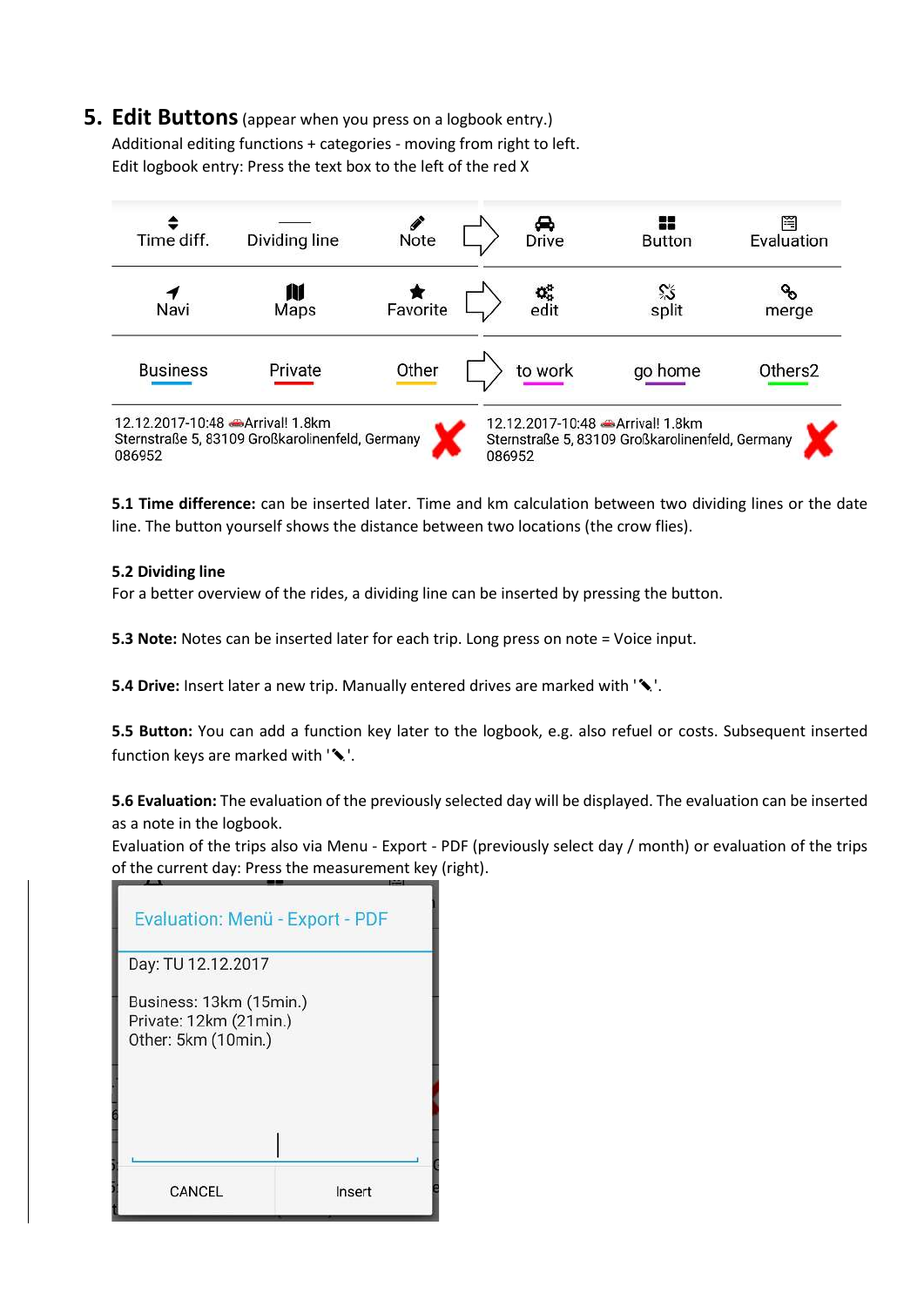### **5.7 Navi**

Navigation to the coordinates of the selected logbook entry with Google-Maps-Navi or compass.

### **5.8 Maps**

Display of the driven way. The waypoints are created 1x per minute or every 100m (Settings - Record tracks - 100m), and saved as .kml in the folder GPSZeiterfassung/GPSTracks. Display the waypoints by pressing on the GoogleEarth symbol.



**5.9 Favorite:** A peviously selected logbook entry can be added as Favorite.

Favorite places are saved as a note when approaching.

Add new favorite: press the '+'(favorites list) or press button 'Favorite ☆' or '➤ Google Maps (Marker)' In the Pro version you can save as many favorite locations as you wish.

**5.10 Edit:** Edit trip or insert new trip. Edited trips are marked as <sup>◆</sup> pen icon, If the time, address, or km were changed.

Edit the trip is also via the text box to the left of the red  $X$  possible.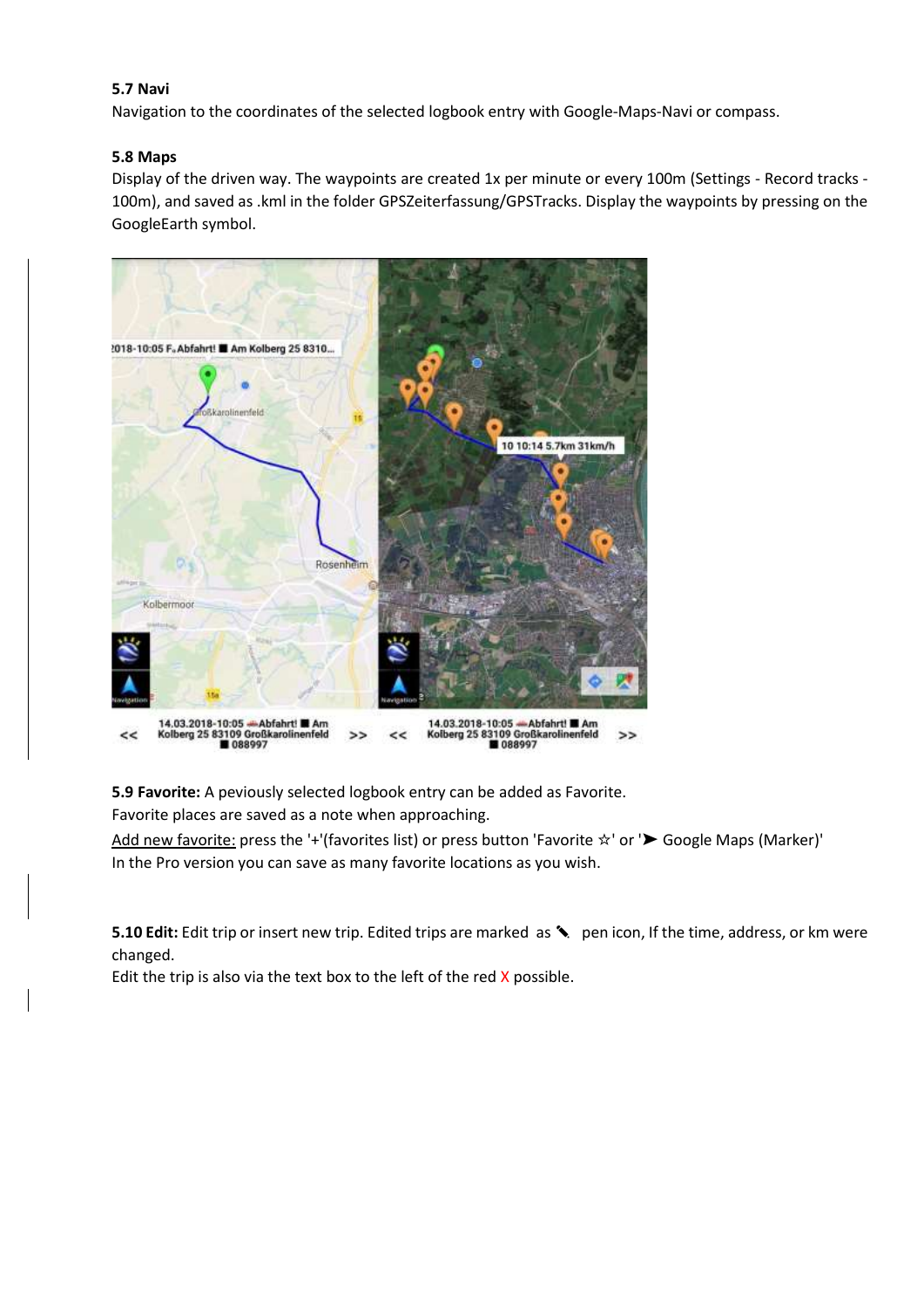| 11<br>086                     | Ster 086948  | 11.12.2017-16:59 -Home! 1.6km<br>Sternstraße 5 83109 Großkarolinenfeld |       | 11.<br><b>Ster</b><br>086           | Change icons |                                                 |          |  |
|-------------------------------|--------------|------------------------------------------------------------------------|-------|-------------------------------------|--------------|-------------------------------------------------|----------|--|
| <b>NOT</b><br>16<br><b>16</b> | 11.12.2017   | 16:59                                                                  | Home! | <b>IVOU</b><br>6947 16:<br>k. 08 16 |              |                                                 |          |  |
|                               | <b>1.6km</b> | Sternstraße 5 83109 Großkarc                                           |       |                                     | <b>CE</b>    |                                                 | $40 - 1$ |  |
| 10<br>10                      |              | ග්ම                                                                    |       | <br>Gerr 10:<br>109 10              |              |                                                 |          |  |
| $= 2$<br>10<br>70.80          | <b>NEW</b>   | CANCEL<br>Application Character La 5,00100 Crafts                      | OK    | Grc 10:<br>10.10                    | <b>NEW</b>   | CANCEL<br>Arthur Hits Olymp, Charles Grant Hall | OK       |  |

**5.11 Split:** Split drive for mixed trips or detour into two trips.

Drive1 = Business (blue),

Drive2 = Private (red)

Press Drive1 or Drive2 = swap Business(blue) and Private(red).

Use the Maps button to select a waypoint to split.



**5.12 Merge:** The currently selected trip can be merged to the next trip. The distance traveled is added together and the waypoints are summarized.

### **5.13 Category:** Each trip can be assigned to a category afterwards.

Business (blue), Private (red) and Other (yellow). Other trips are without mileage.

Additional category "to work" (Pink) "go home" (purple) and "Others2" (green) by sliding the categories from left to right. The names can be changed in the settings.

Trips below 30 km/h are automatically marked as "Other" (yellow), but can subsequently be marked as "Business" or "Private".

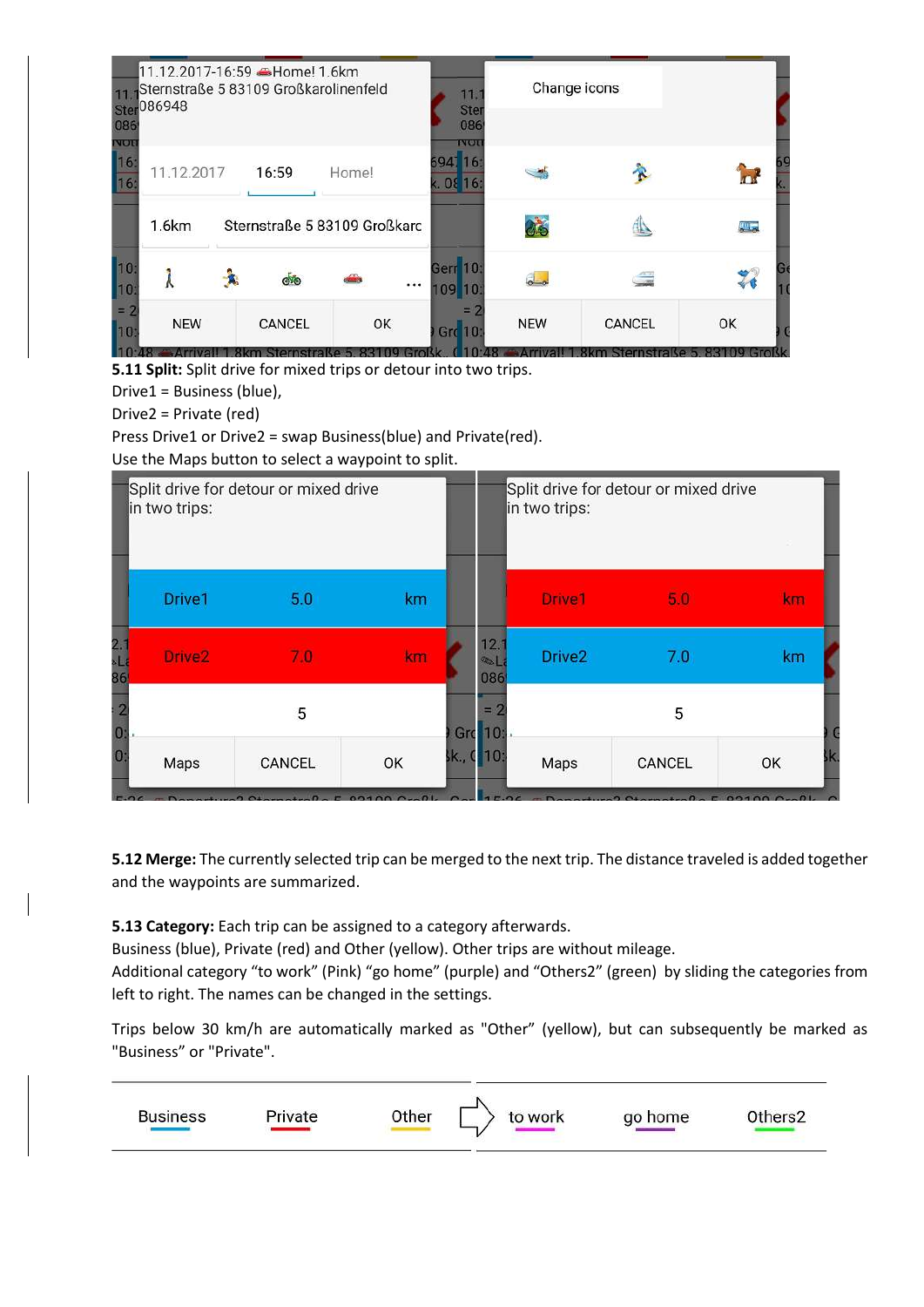### <span id="page-9-0"></span>**6. Menu** (Press menu or swipe left to right)

**6.1 Filter:** Filter the list by a specific word: &= and, #=Or, ? = any character,

\* = any string, e.g. note&smith#note&miller

- = without (only possible at the beginning of a line) e.g. -ABC shows only entries without ABC

Filter by motion symbols: e.g. 04.2017 & R:: = Cycling in April 2017

Without input it is filtered by date.

The filter works with ' regular expressions '.

**6.2 Import:** Data backups (. dat) and CSV + JSON files can be imported. A .dat always contains the entire logbook up to the creation date of the .dat file. The current list is saved as ImportSicherung. dat when it is imported.

The logbook or favorites list can be imported from a .dat or from a manually created CSV file.

You can also import the Google location history (JSON) into the logbook. You can find instructions on how to do this at [www.gpszeiterlassung.de.](http://www.gpszeiterlassung.de/) <https://www.gpszeiterfassung.de/app/download/9964629/Google+Standortverlauf+importieren.pdf>

### Building a CSV for the logbook

You can add the CSV "attach to the back", at the previously marked position "insert" or as "new list". [CSV Example](http://www.gpszeiterfassung.de/app/download/1300673/AutoSync+Fahrtenbuch+Express.csv)

#Category;Date;Time;Event;Place;Mileage;km&;Lat;Lon;Costs;Note Dienst;19.07.2017;09:25;Abfahrt!;Sternstraße 7 83109 Großk;082331;;047.896500;012.086332;0; Dienst;19.07.2017;09:31;Ankunft!;Kolbermoorer Straße 70 83109 Großk;082334;3;047.876135;012.064203;0; Dienst;19.07.2017;12:10;Abfahrt!;Kolbermoorer Straße 70 83109 Großk;082334;;047.876137;012.064203;0; Dienst;19.07.2017;12:18;Ankunft!;Ahornweg 8 83109 Großk;082336;2;047.886074;012.079914;0;Kunde1

### Building a CSV for the favorites list:

Latitude Place Longitude Radius Latitude + Longitude always 3 numbers point 6 numbers, Radius always 3 numbers Example: 047.862683Place012.108838150 047.622700Place012.999870150

Trips from the free Version can be imported into the Pro-Version. If you rename the folder GPSTracks in GPSTracksPro also the waypoints can be displayed.

### **6.3 Export**

- 1. Scroll to the desired day or month in the logbook or select with **Menu - Filter**.
- 2. Press on a logbook entry.
- 3. Menu-Export PDF/CSV/send to

It creates a PDF document of the selected day or month and a .dat as a backup of the entire logbook. The data is stored in the internal memory in the GPSZeiterfassung folder. With "send to" the PDF / CSV file can be sent as email or to the DropBox. You can create an Excel compatible or for the PC software compatible [Http://www.Fahrtenbuch-Express.de](http://www.fahrtenbuch-express.de/) compatible CSV.

### Export Date Range:

- 1. Press a list entry from the first day of the desired area.
- 2. Menu-Export-"to"
- 3. Press a list entry from the last day of the desired area.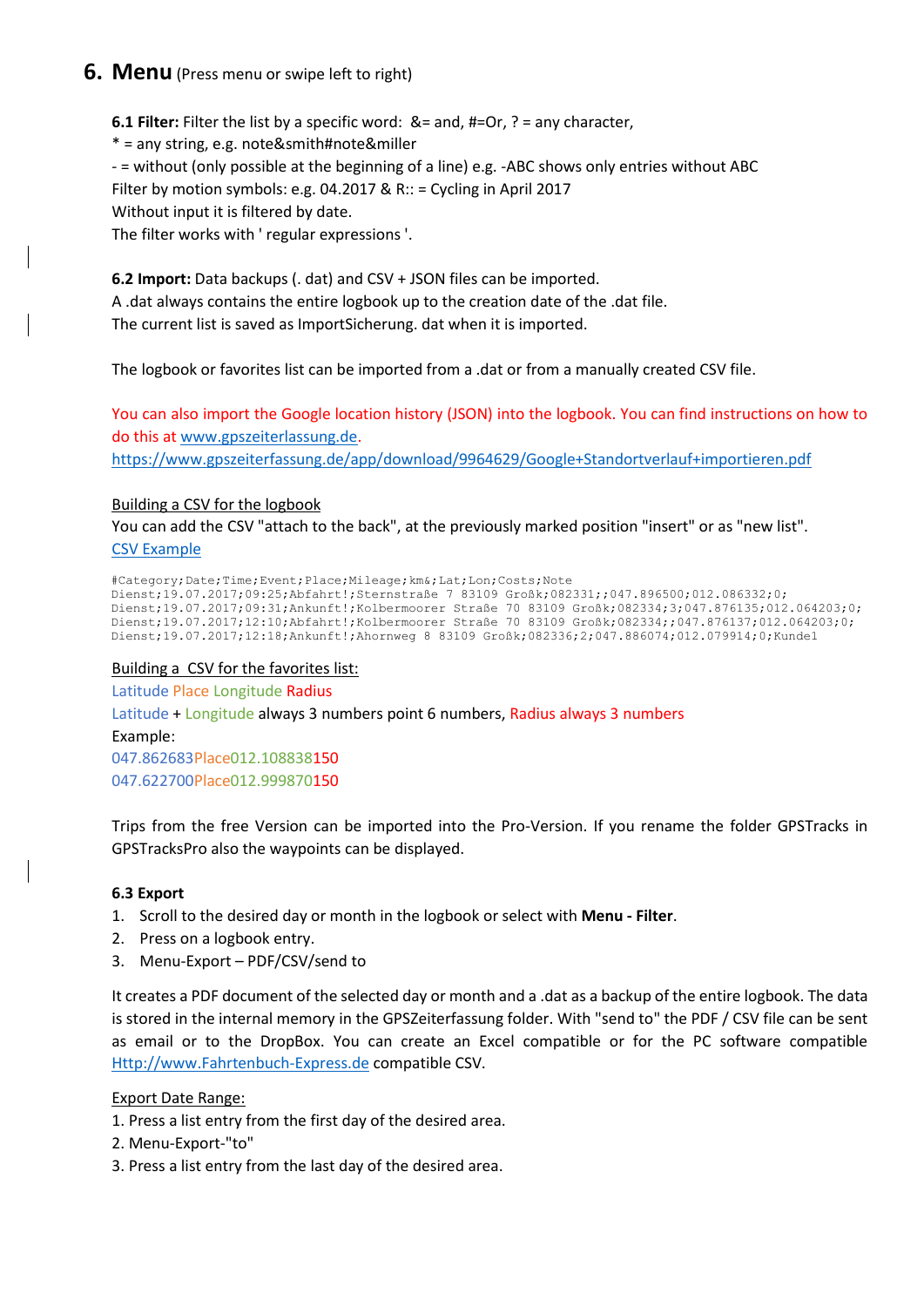Export with filter:

- 1. Menu enter Filtertext OK
- 2. Menu Export + put hook on filter

E.g. Filter text 'refuel': Only entries with 'refuel' will be exported.

| Name for export to SDCARD<br>+ driver + car |                      |                |
|---------------------------------------------|----------------------|----------------|
| Driver1 Car1 Test                           |                      |                |
| Day: TU 12.12.2017                          |                      | $$ to          |
|                                             | Month: DECEMBER 2017 |                |
| All: 45764                                  |                      | Filter         |
| Business                                    | Private              | <b>v</b> Other |
| to work                                     | $\sqrt{g}$ go home   | Others2        |
| PDF                                         | CSV                  | send to        |

**6.4 Delete List:** Delete the entire logbook list or delete the list of favorites

**6.5 Favorites List:** Every minute, all the places in the favorites list are checked in turn to their distance from the current location. Once a favorite is found in the perimeter, the check is stopped. If there are several favorite places nearby ( $\odot$ = recognized location), only the location with the lower list position is entered in the logbook = $\odot$ .

Favorites are sorted by distance in the list. When you press a favorite entry, you can sort the list alphabetically with A-Z.

The radius for detection can be changed for each location (10-999m). Favorites can be assigned to a category e.g. privat, these trips automatically marked red (private).

Tip:

You can create a favorite for your home with "Home".

Favorite locations are entered while driving or only when stopping (dot at the end of the favorite name).

Add new Favorite:

-At the top of the Favorites list press to the "+"

- Edit button "Favorite"

-Press the "Maps" button and then long down on the text box with the address, or press on a marker.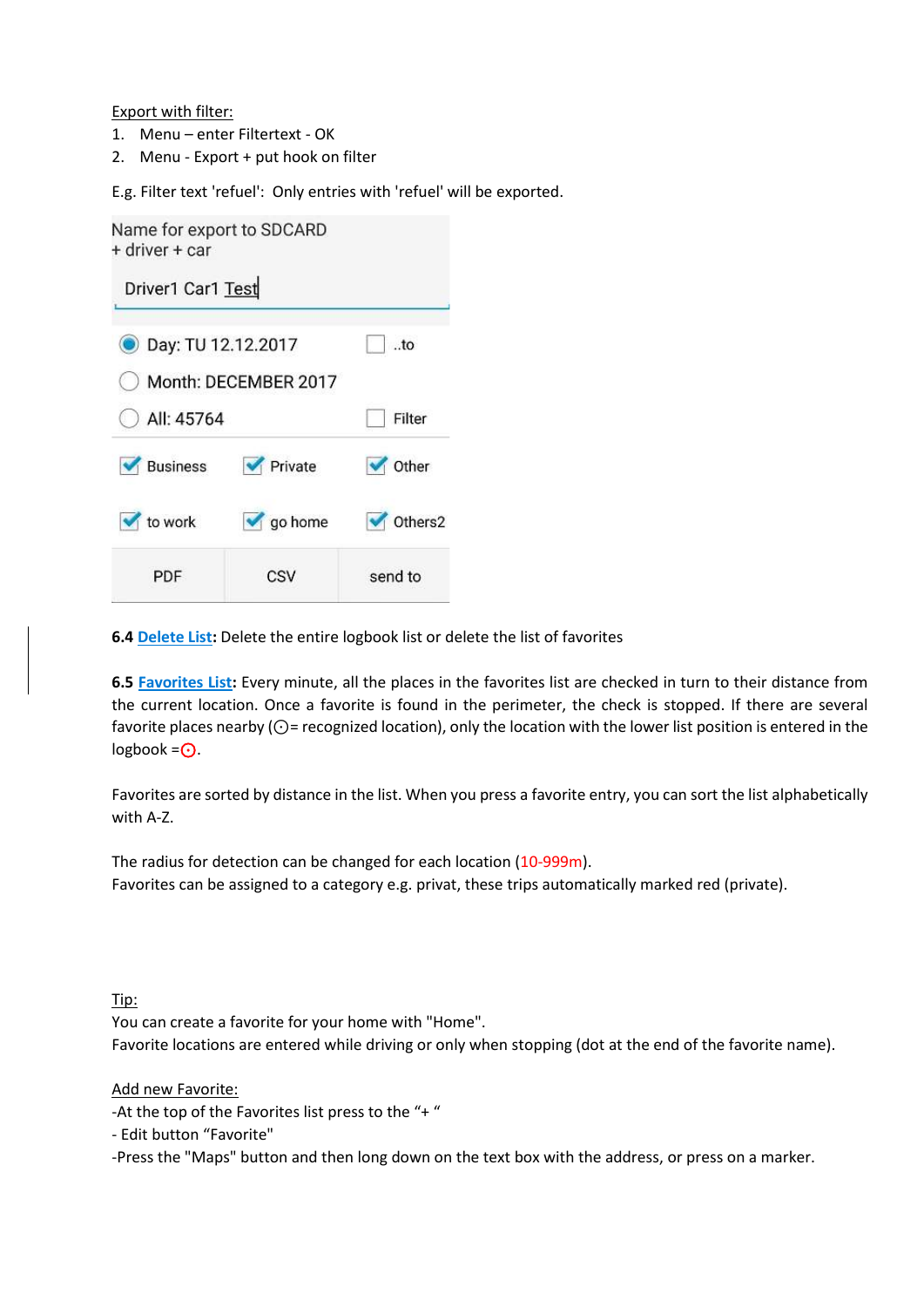|   | magnetic compass 326°                                    |
|---|----------------------------------------------------------|
| Θ | 1. Home 14m<br>Lat047.8964 Lon012.0862 ©88m              |
|   | 9. Hinkel 257m<br>Lat047.8942 Lon012.0863 ©36m           |
|   | 169. Wiederer 340m<br>Lat047.8976 Lon012.0902 ©50m       |
|   | 225. Bleyhl 416m<br>Lat047.8928 Lon012.0869 ©100m        |
|   | 188. Barth 448m<br>Lat047.8925 Lon012.0848 ©22m          |
|   | 94. PfaffStr. 565m<br>Lat047.9015 Lon012.0847 0122m      |
|   | 3. Dr. Zehentbauer 585m<br>Lat047.8915 Lon012.0885 © 50m |
|   | 104. Schawohl 605m<br>Lat047.8957 Lon012.0940 ⊙150m      |
|   | 8. Maurer 636m<br>Lat047.8908 Lon012.0861 040m           |
|   | 113. Filu 754m<br>Lat047.8953 Lon012.0760 ©150m          |

**6.6 Rate this app:** Please support the development by purchasing the Pro-Version and by a 5 star rating.

**6.7 Help & Tips:** Here you will find the current version number and a simplified user manual.

**6.8 Settings:** All GPS time Recording settings with links to:

Homepage [www.gpszeiterfassung.de](http://www.gpszeiterfassung.de/) E-mai[l service@gpszeiterfassung.de](mailto:service@gpszeiterfassung.de)

#### **6.9 Become a Beta tester or share app**

**6.10 App Stop:** If you do not want automatic drive recording, you can simply exit the app and start it again if necessary. You can also stop the app with the smartphone's 'backspace' button.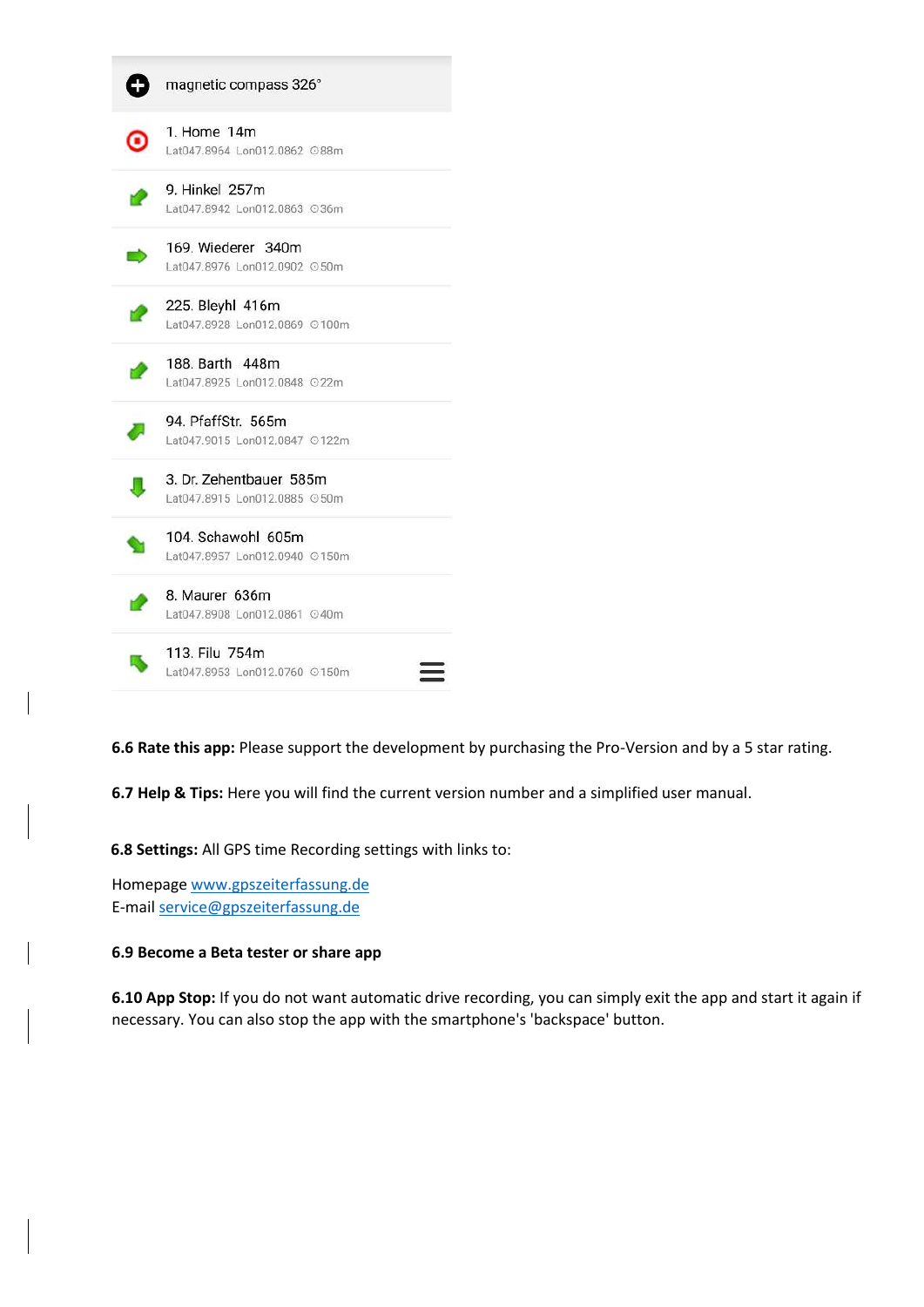# <span id="page-12-0"></span>**7. Settings**

**7.1 Driver:** Enter driver and car for export

**7.2 Change-proof logbook:** Deleted or changed trips are shown in the changelog when exporting as PDF. Trips < 0,5km or trips of category "Other" (yellow - for example, cycling, walking) are not logged in the changelog. The category can be changed within one week without changelog. The changelog is also stored in encrypted form in the folder GPSZeiterfassung. This will automatically take over when you change your smartphone and copy the folder GPSZeiterfassung to the new smartphone.

**7.3 Mileage:** The mileage will be automatically added on each trip. Other(yellow/green) marked trips are not added to the mileage.. The mileage must first be entered under settings and be > 0. Maximum mileage 999999. Without input or at mileage 0, the mileage counter is left out.

**7.4 Power Saving mode:** The GPS service for distance measurement either starts every minute, every 2 minutes, or always stays on. If you have Wi-Fi on and connected to Wi-Fi or the phone is quiet on the table, you can save battery as the GPS service stays off.

**7.5 Function buttons:** You can rename the function buttons as you wish. e.g. mileage, refuel, costs, mounting, hairdresser, parking, PC service, airport, warehouse, break start…

**7.6 Category:** The trips can subsequently be assigned to a category. Trips are usually marked as a Business. The default Business, Private, Other categories can be renamed. For example, if you drive mainly privately, you can rename Business to Private.

**7.7 Background color:** You can choose an individual background color. If the total value of all colors is > 500, the text color is black.

**7.8 Control tone**: The App whistles briefly when a location with an accuracy <50m has been detected.

**7.9 Record tracks -- 100m:** WayPoints are stored in the folder GPSZeiterfassung/GPSTracks as .kml. The recorded paths can be viewed with the "Maps" button. Normally, a waypoint is created once per minute, if you set the hook at 100m, all 100m waypoints are created, but this consumes considerably more resources. Regardless of this setting, the calculated mileage is always accurate to the second. Except for power saving mode "GPS turned on every 2 minutes" or power saving mode "GPS 1x per Min.".

### **7.10 Show :**

**Off:** Walking and cycling are recorded, but not displayed in the logbook. All new trips are automatically marked as 'Business'(blue).

**On:** Walking or cycling are automatically marked as 'Other' (yellow). The odometer does 'not' count when walking or cycling. All other trips are automatically marked as 'Business'(blue)! When exporting, you can remove the hook for 'Other' trips, then only 'Business' and 'Private' trips are exported.

**7.11 Arrival 2Min delayed:** (Delayed arrival detection.) Usually an Arrival! Is entered, If the location does not change for one minute. In case of delayed arrival detection, only after 2/4/6 minutes without a change of location will an Arrival! entered. This prevents incorrect arrivals e.g. in traffic jams. Short stops are then no longer logged.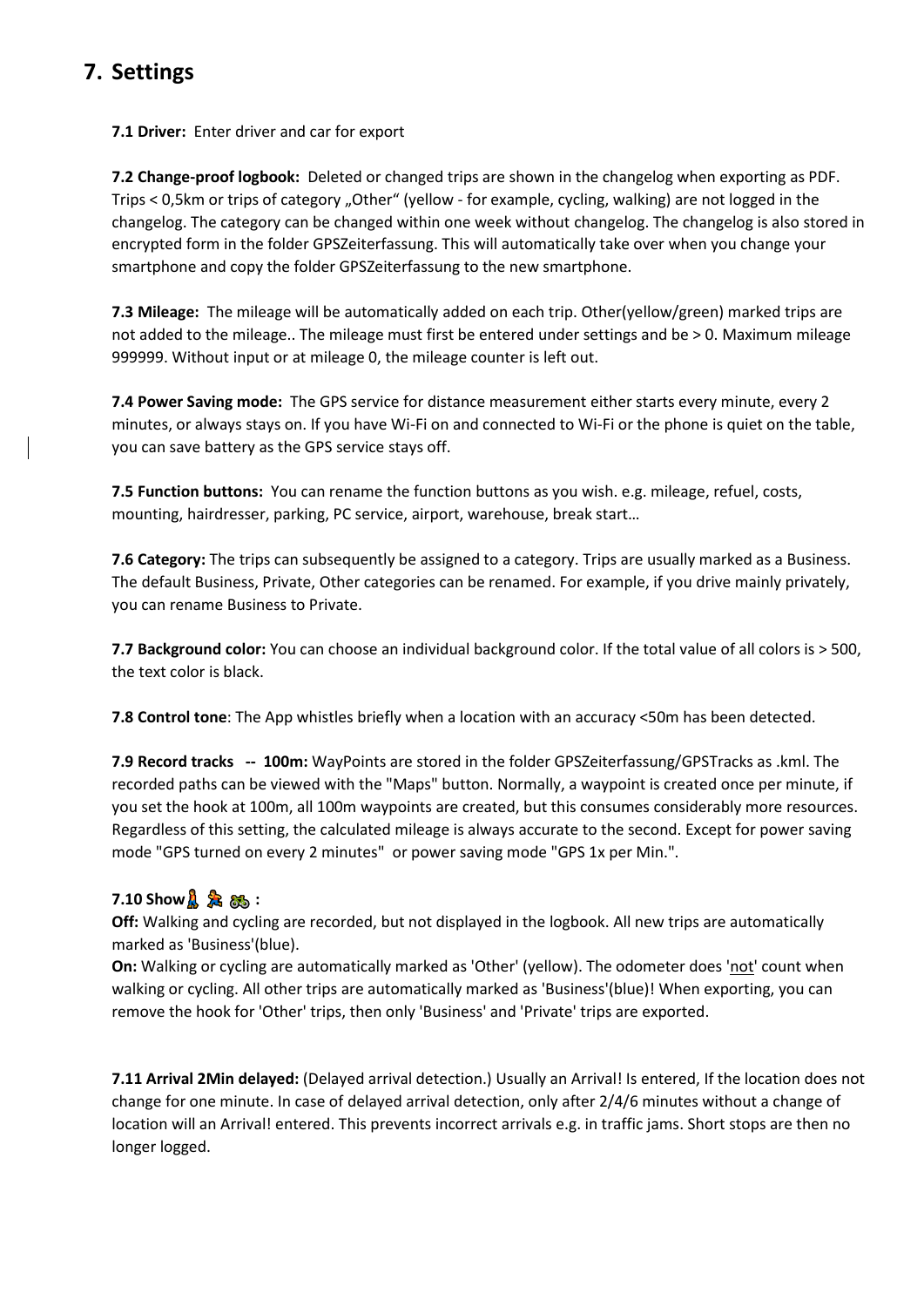### **7.11a Manual trip recording/Arrival**

Manual trip recording:

The trip recording is only started manually by pressing on 'Departure' and terminated by pressing 'Arrival' or reaching a favorite.

Manual Arrival:

Automaic departure detection, but the recording is stopped only by pressing on arrival or reaching a favorite.

Press twice on the 'Drive...' button = 'Manual Arrival' only for the current trip.

### **7.11b Remote Recording** (Remote Control)

With the apps 'GPS Abfahrt' and 'GPS Ankunft' you can remotely start and stop the trip recording. You can activate this function in the Pro-Version for a one-off  $\epsilon$  1,-.

'GPS Abfahrt' and 'GPS Ankunft' can be downloaded for free from the Playstore.

-App: start 'GPS Abfahrt' - the recording starts as soon as the GPS location has been updated. -App: start 'GPS Ankunft' - the recording is stopped.

If you switch on 'Manual Recording', the automatic recording is deactivated and the recording is only controlled by the apps 'GPS Abfahrt' and 'GPS Ankunft'.

The recording starts with the app 'GPSAbfahrt' even if GPSZeitfassung was previously switched off.

**7.12 Symbol**: Movement detection driving, cycling, running, going are automated detected. In case of malfunction turn on Google location services, turn off airplane mode, turn on mobile radio and turn on mobile data. Restart your phone.

Symbols1: Export as CSV with movement symbol Symbols 2: Export as CSV without movement symbol Text only: Export as CSV without movement symbol

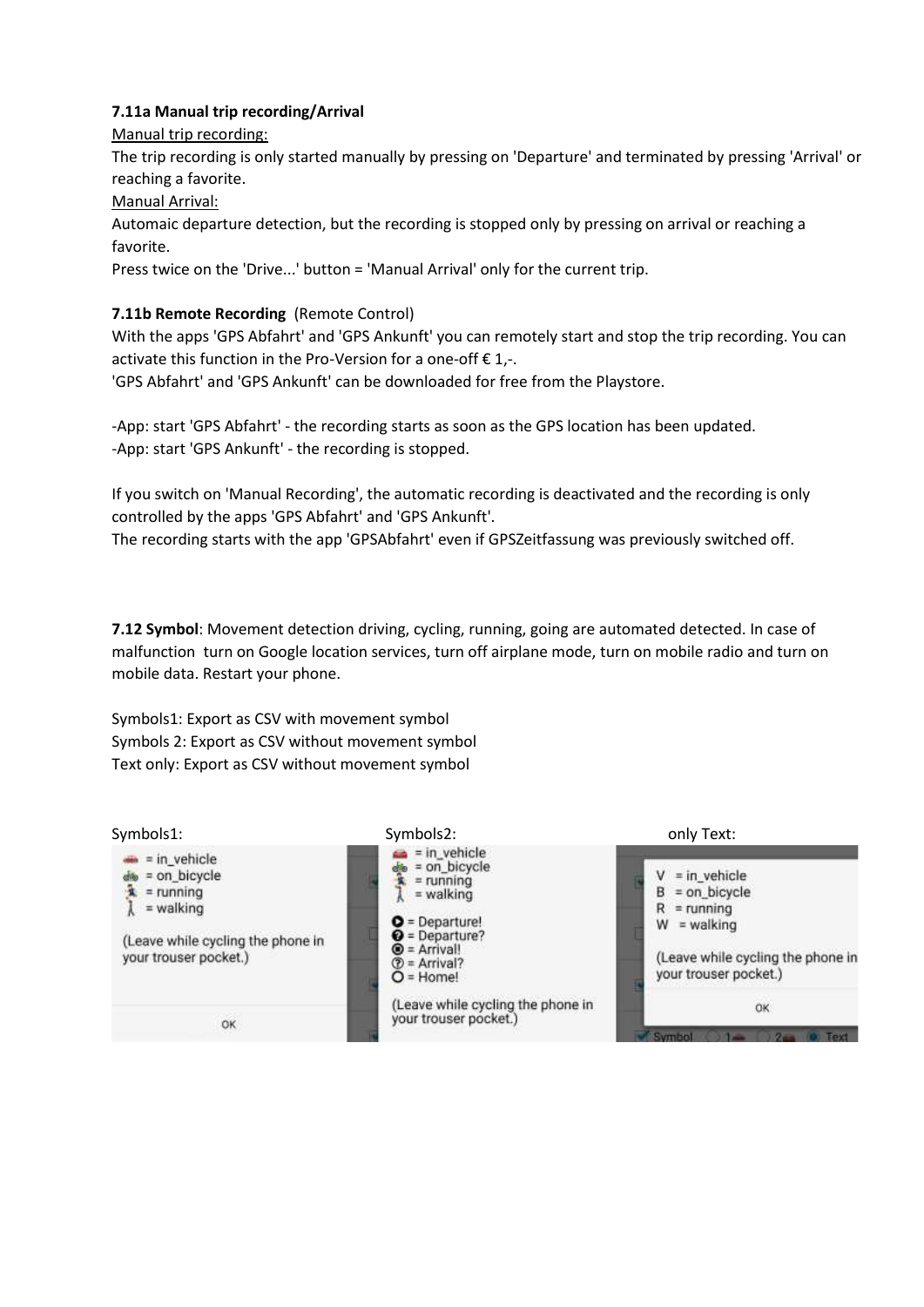**7.13 Sync/AutoSync:** (Pro version) Whenever logbook entries or notes are added, the AutoSync file is updated in the folder 'GPSZeiterfassungSync'.

In addition, an AutoBackup.dat is created as a backup. The AutoBackup.dat contains the complete trip list. The AutoBackup.dat can grow to several MB, so the AutoBackup.dat in the "GPSZeiterfassungSync" folder is updated only once a day. The backup will either be created from 17:00 if the last backup is not older than one hour, or if the time since the last backup is > 24h. Every month, a new AutoBackup.dat is created with all trips, e.g. AutoBackup2019-04.dat.

 $\checkmark$  The GPSZeiterfassungSync folder can be synchronized with third-party programs e.g. DropSync.

- -For Dropbox: App DropSync
- -For OneDrive: App AutoSync OneDrive
- -For Google Drive: App Autosync Google Drive
- -For all: FolderSync Lite

 $\checkmark$  If a logbook entry is added, it takes only a few seconds and you see the current logbook on the PC in the office.

 $\checkmark$  Only the current day is synchronized as PDF or CSV. Any month can be created with Menu – Export -Send to.

Instructions:<http://www.gpszeiterfassung.de/app/download/1301478/AutoSyncEngl.pdf> **Link to Dropbox:** [Https://db.tt/yVR9o0Zc](https://db.tt/yVR9o0Zc)

**7.14 Bluetooth:** As long as there is a Bluetooth connection, the drive is not stopped. All trips are automatically marked as 'Business' (blue).

Without a Bluetooth connection the GPS-Module remains off (very low battery consumption). It may take several minutes for some devices to detect the GPS location again.

**Recommendation:** Switch to Power-saving-mode 0 (GPS always on) or connect the smartphone in the car to the Power (GPS remains on), for a faster departure detection.

The App may not be terminated completely, otherwise the BT status change will not be is detected.

 $\sqrt{\phantom{a}}$  Pair only specific device: first connect BT and then put the hook on BT The departure is triggered as soon as a Bluetooth connection is made to the car's hands-free device and a GPS location update is made.

 $\sqrt{ }$  Any BT device: Put the hook at BT, without existing BT connection The departure is triggered as soon as any BT connection is made, and the distance is > 150m.

**7.15 App on/off timer:** You can turn on/off the App timer controlled.

For example, when the App timer switches off the App on Friday at 20:00, and on Friday at 21:00 the app will be opened again, the background service will remain active on Saturday. You will then need to exit the App manually.

**7.16 Show all messages boxes again:** There are hints for different functions. You can hide this individually.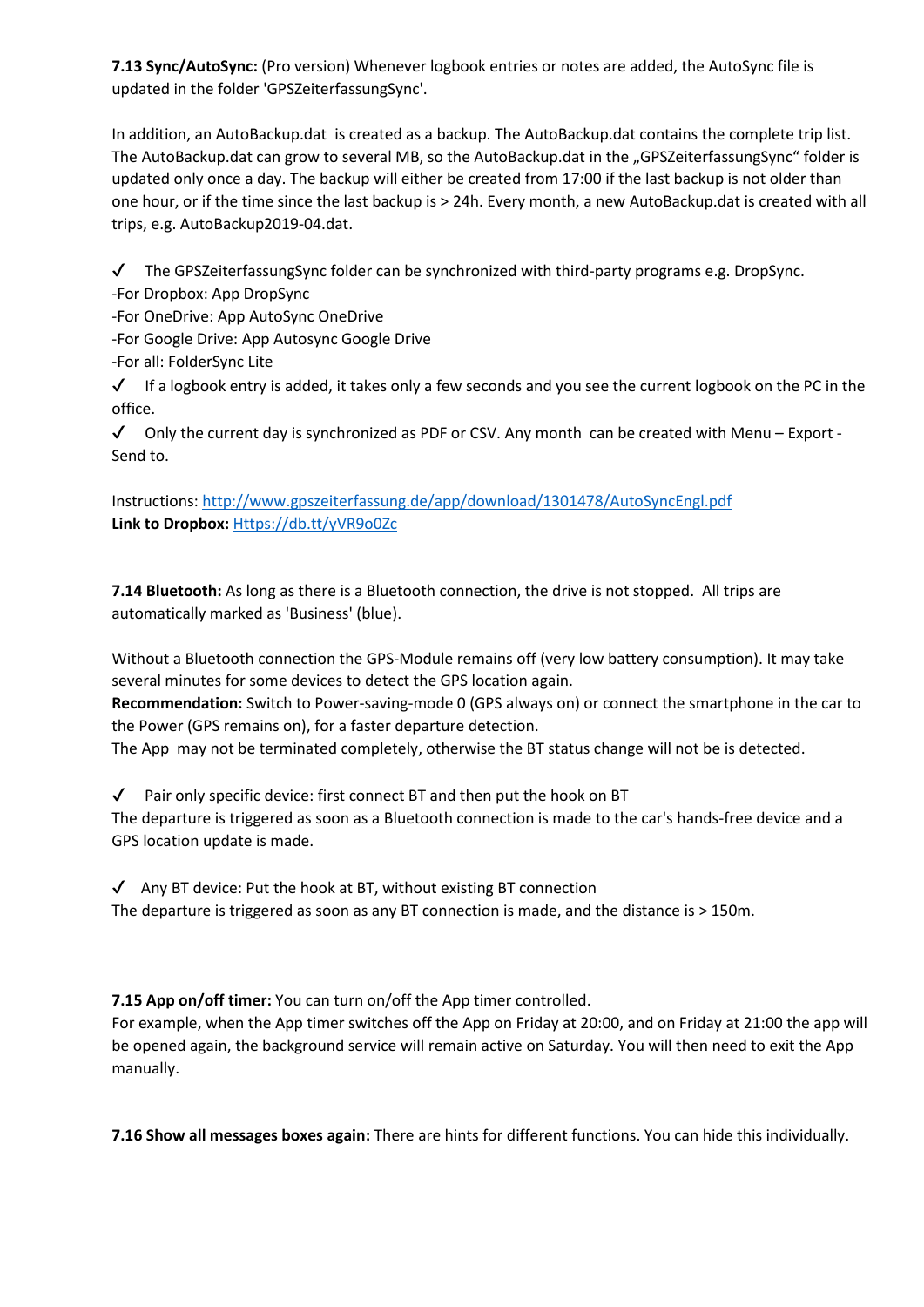**7.17 Address resolution with HTTP (Pro):** Normally, the coordinates are converted with the fast Android Geocoder into places. If there are problems converting GPS coordinates into addresses, please use HTTP. The coordinates are then converted into addresses via the HTTP interface of the Google Maps geocoding API. (Long press on a logbook entry = new conversion)

### **7.18 GFL/GPS:**

GFL (Google Fused Location) = Locating with GPS, WLAN and mobile. If you have problems, switch to GPS or restart your smartphone.

- ✔ Disadvantage: Delivers occasionally incorrect locations
- ✔ Advantage: Faster location determination, less battery consumption

GPS = Locating only via the GPS signal.

- $\checkmark$  If you have problems restart your smartphone.
- ✔ Disadvantage: Good signal only outdoors.

### **7.19 Other settings:** Language: German/English -Currency -Language English: -Kilometers/Miles

-Liters/Gallons

## <span id="page-15-0"></span>**8. Error**

**8.1 Log:** To check the functions of GPS time tracking, a log file is created in the folder "GPSZeiterfassung" (GPSLog.txt). These records indicate whether the background service has been disabled, for example, or whether the GPS signal did not provide a location or the power saving mode was active.

### **8.2 No recording: App-Power saving mode / App optimization**

From Android 5.1, please switch off the App optimization or the App-Power saving mode for GPS-Zeiterfassung, otherwise the background service will be stopped.

- Samsung Galaxy S8/S9: Settings Device Maintenance Battery scroll all the way down Unmonitored Apps - below with "+ Add Apps" - Add GPS-Zeiterfassung
- Samsung Galaxy S6/7: Settings Battery app energy saving mode detail deactivate app energy saving mode for GPS Zeiterfassung.
- Huawei: Settings advanced settings Battery manager protected apps GPS Zeiterfassung switch on!
- Nexus: Settings Battery ≡ 3 poins Battery optimisation GPS Zeiterfassung Not optimised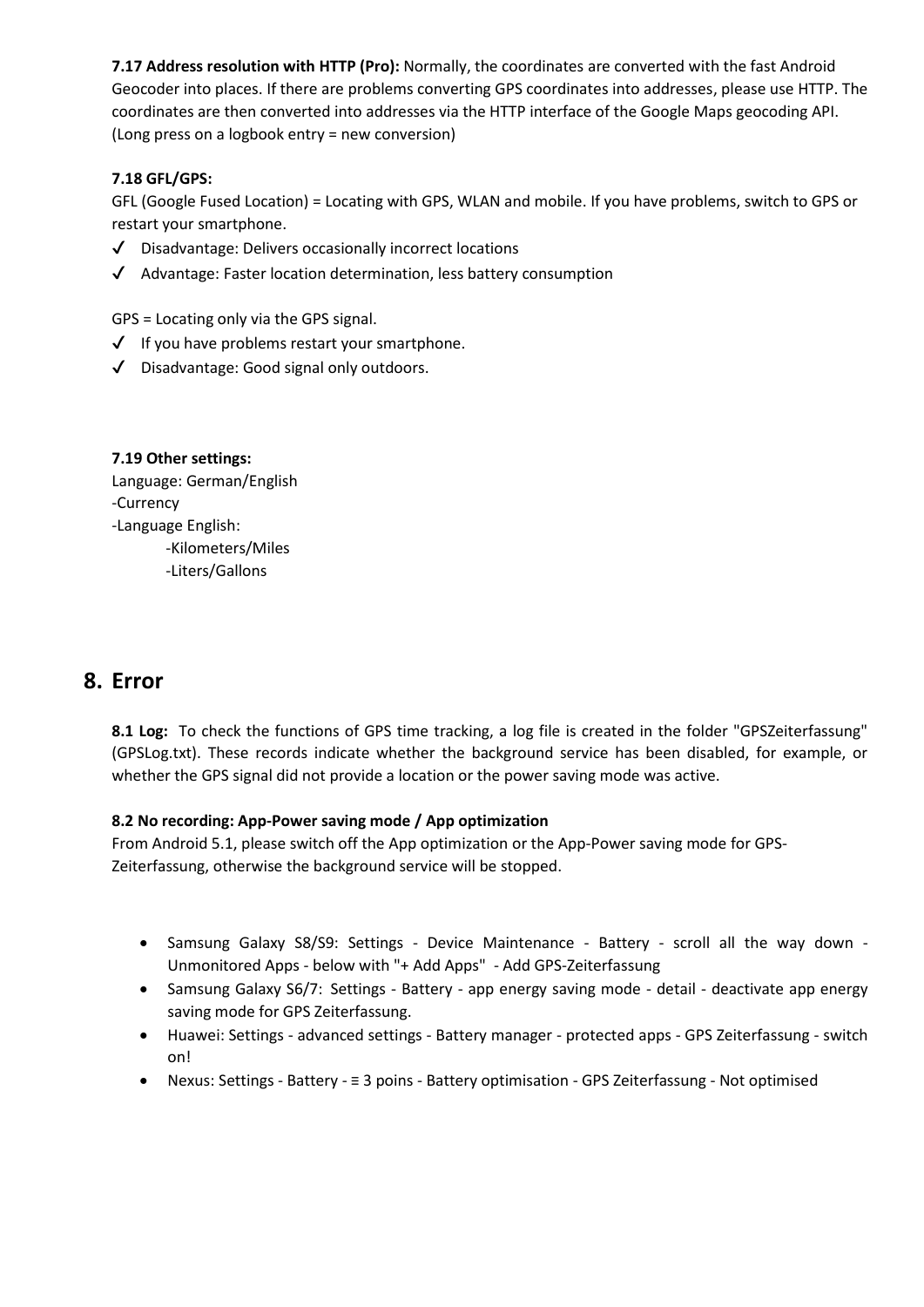# <span id="page-16-0"></span>**9. FAQ**

- **1. Is GPSTimeTracker accepted by the Tax Office?**
- **2. How can I buy the Pro-Version?**
- **3. How to sync the App with the PC?**
- **4. The trips are deleted, how to recover data?**
- **5. Vehicle or smartphone change**
- **6. GPS time tracker switches off or doesn't record?**

### **1.Tax Office: My experience – recommendation**

In principle, GPS time tracker is worse to manipulate than a handwritten travel book, and I have already received some feedback that the travel book created with GPS time tracker has been accepted by the tax office.

The more evidence there is of the accuracy of the data, the greater the likelihood that it will be accepted. Please leave the rides including wayrecords stored on the smartphone as proof.

You should also not delete the drawn paths (as KML in the "GPS Time Detector/GPSTracksPro" folder).

In order for the travel book to be accepted by the tax office, you should also keep in mind the following: The journeys should possibly be in line with customer bills.

It is important that the mileage of the travel book matches the mileage on workshop or receipts.

According to my tax adviser and my financial officer, GPS time tracker meets the requirements, but it cannot be guaranteed that every financial officer will see it the same way.

In addition to the PDF printouts, you should also store a .dat data backup of the complete travel book.

Each export also generates a .dat file as a backup. You should copy them to the office PC from time to time if the smartphone breaks down.

You must mark the journeys accordingly as business or private.

### **2.Buy**

You can buy the Pro version through the Google Playstore.

The easiest way to do this is with a Google Play credit card (available in most super markets). You can use the remaining strap for other apps or services.

If you buy the Pro version through the Playstore, you only have to pay once, there are no monthly fees and you can install the app on future smartphones for free as long as you use the same Google account.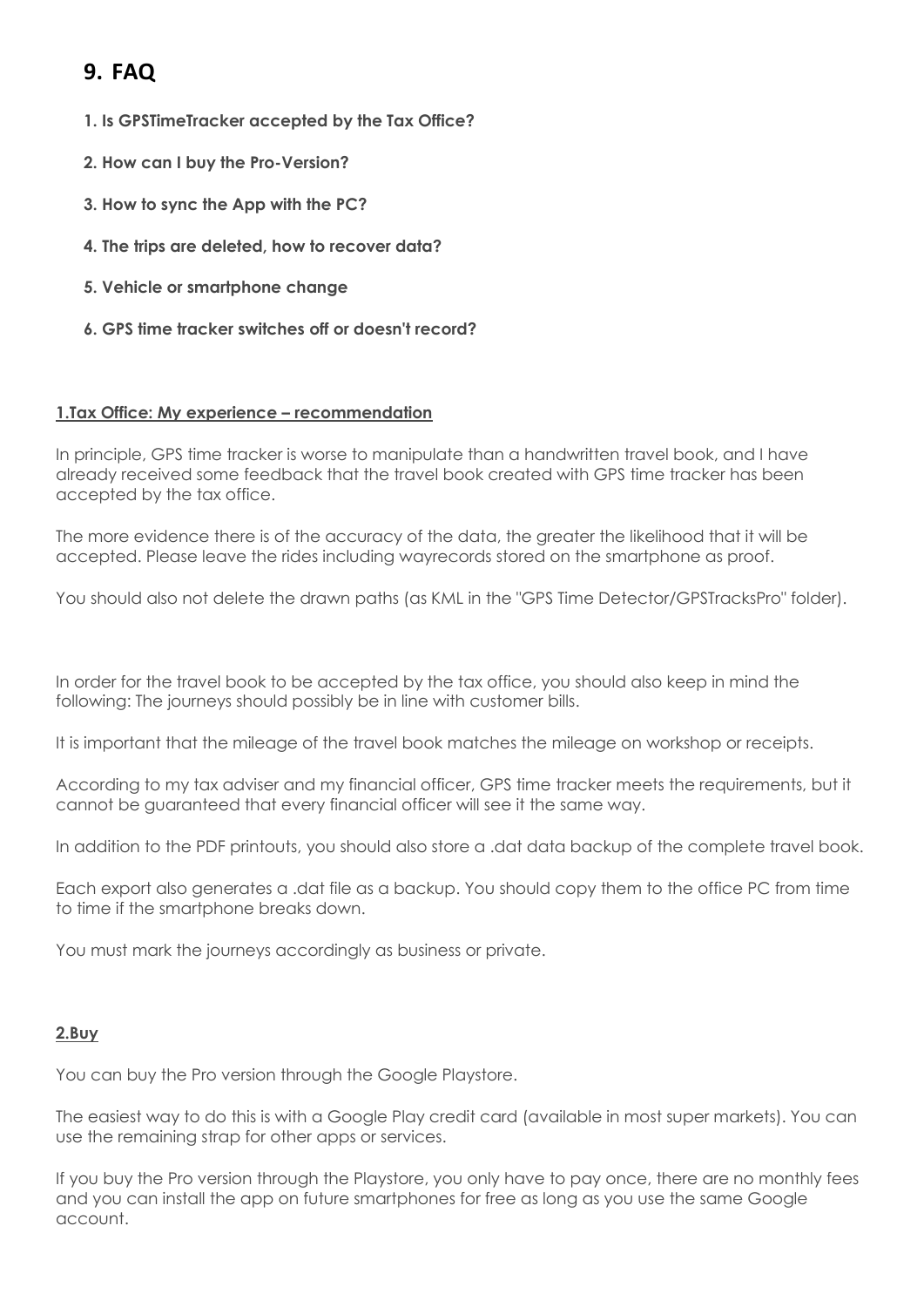If you buy the app in the Playstore you get all future updates for free.

### **3.AutoSync**

With the AutoSync feature, you can automatically send the current day's rides to the office PC. When you turn on AutoSync, GPS time tracking automatically stores PDF/CSV documents and data backups in the GPSZeiterfassungSync folder.

It won't sync until you use additional programs like Dropbox and Dropsync or Google Drive.

If everything is set up correctly, the Autosync.pdf or Autosync.csv file will be updated on departure and arrival and the updated file will appear on PC's PC office a few seconds later.

Instructions Autosync:

<https://www.gpszeiterfassung.de/app/download/1301478/AutoSyncEng.pdf>

### **4. Data Recovery:**

GPS time tracking automatically makes a backup (max. 9 pieces) every time you arrive. This AutoBackup.dat you can import.

Please examine all .dat files in the GPSZeiterfassung folder (can also be viewed with a text editor), or have you possibly made a copy somewhere else, or added a .dat to the Dropbox?

The App itself, however, only stores the data on the smartphone.

If you have set a hook in the settings "Record tracks," the routes you have travelled will be stored in the "GPSZeiterfassung/GPSTracks" folder. You can view these KML files with Google Earth, for example.

The App automatically backs up each time you arrive (up to 9 pieces). You can import this AutoBackup.dat.

### **5. Vehicle or smartphone change:**

#### **Vehicle change:**

You only need to re-enter the mileage when changing vehicles and then delete the entry "mileage corrected "

In addition, you can add a note with the vehicle data.

#### **Smartphone change:**

Copy the GPSZeiterfasusng folder from the old smartphone to the new.

With menu-Import-AutoBackupPro.dat you can import trips and favorites again.